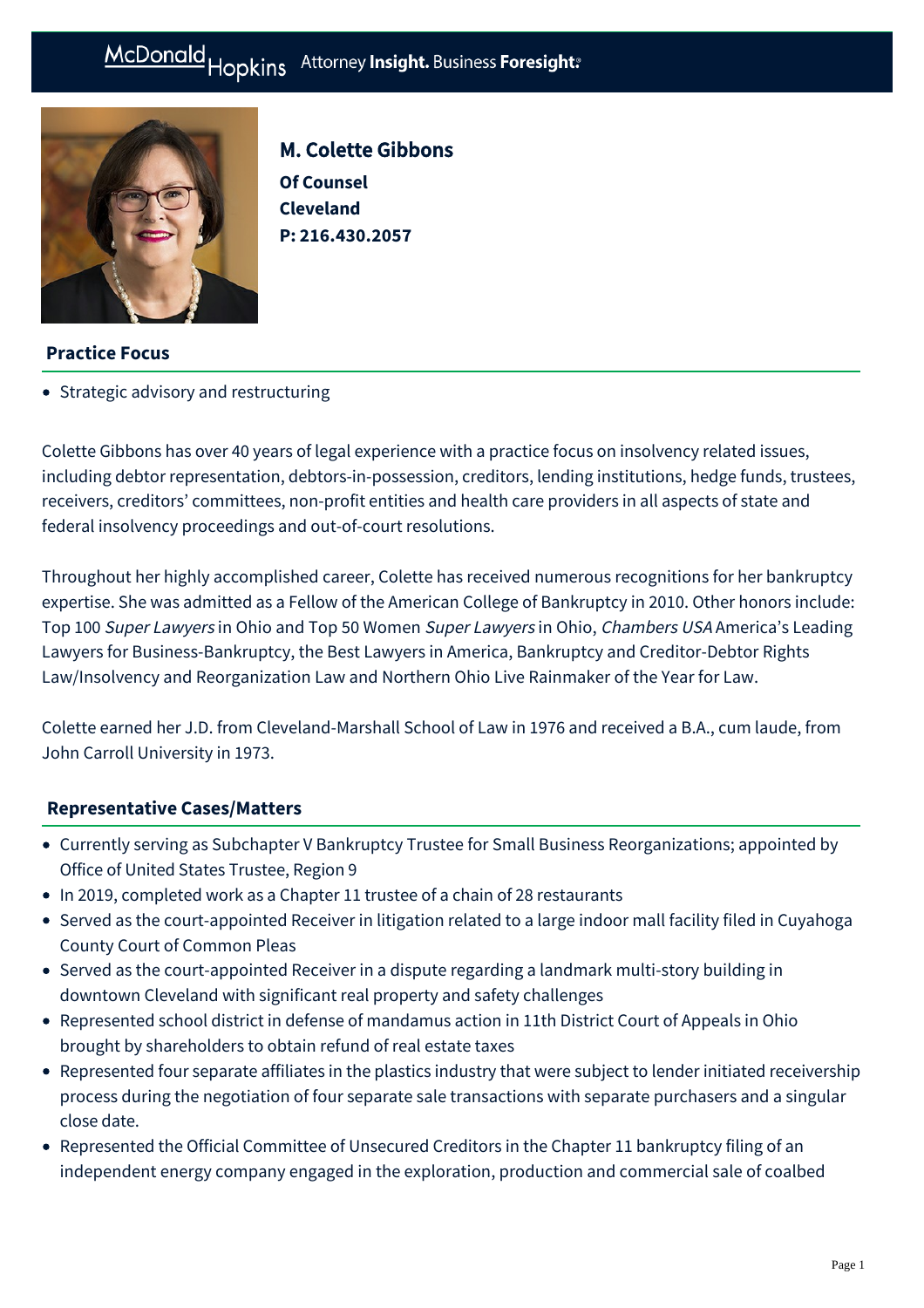# **Colette Gibbons**

methane in the Illinoise basin

- Obtained wide-ranging ruling and established limit on ability of creditors' committees to maintain derivative actions against former shareholders, resulting in dismissal of Committee action
- Argued for affirmance of trial and appellate holdings that guarantor is entitled to notice of sale of collateral and holds the right to a commercially reasonable sale of collateral, which those rights are not valuable waivable prior to default
- Represented an Official Committee of Unsecured Creditors of a leading design-build firm in substantially greater potential for recovery for general unsecured creditors of the firm and related debtors

#### **Admissions - Court**

- U.S. District Court for the Northern District of Ohio
- U.S. District Court for the Southern District of Ohio
- U.S. Supreme Court

#### **Admissions - State**

Ohio

#### **Education**

- Cleveland-Marshall College of Law
- John Carroll University

#### **Honors and Awards**

- Cleveland-Marshall College of Law Hall of Fame Inductee (2020)
- Selected for Crain's Cleveland Notable Women in Law (2018)
- American College of Bankruptcy, Fellow (2010-2020)
- Chambers USA America's Leading Lawyers for Business, Bankruptcy/Restructuring (2006-2021)
- The Best Lawyers in America, Bankruptcy and Creditor-Debtor Rights Law/Insolvency and Reorganization Law (2007-2021)
- Selected for inclusion for Ohio Super Lawyers (2004-2020, 2022)
	- Top 100 Ohio (2011-2012, 2014-2016)
	- Top 50 Women in Ohio (2009-2019)
	- Top 25 Women Cleveland (2009-2019)
- Lawdragon 500 Leading U.S. Bankruptcy and Restructuring Lawyers (2020)
- Super Lawyers, Corporate Counsel Edition (2009-2010)
- Northern Ohio Live Rainmaker of the Year for Law (2004)
- Cleveland Bar Association Merit Service Award (1983, 1984, 1993)
- Selected for inclusion in Ohio Super Lawyers (2004-2021).

#### **Professional Membership**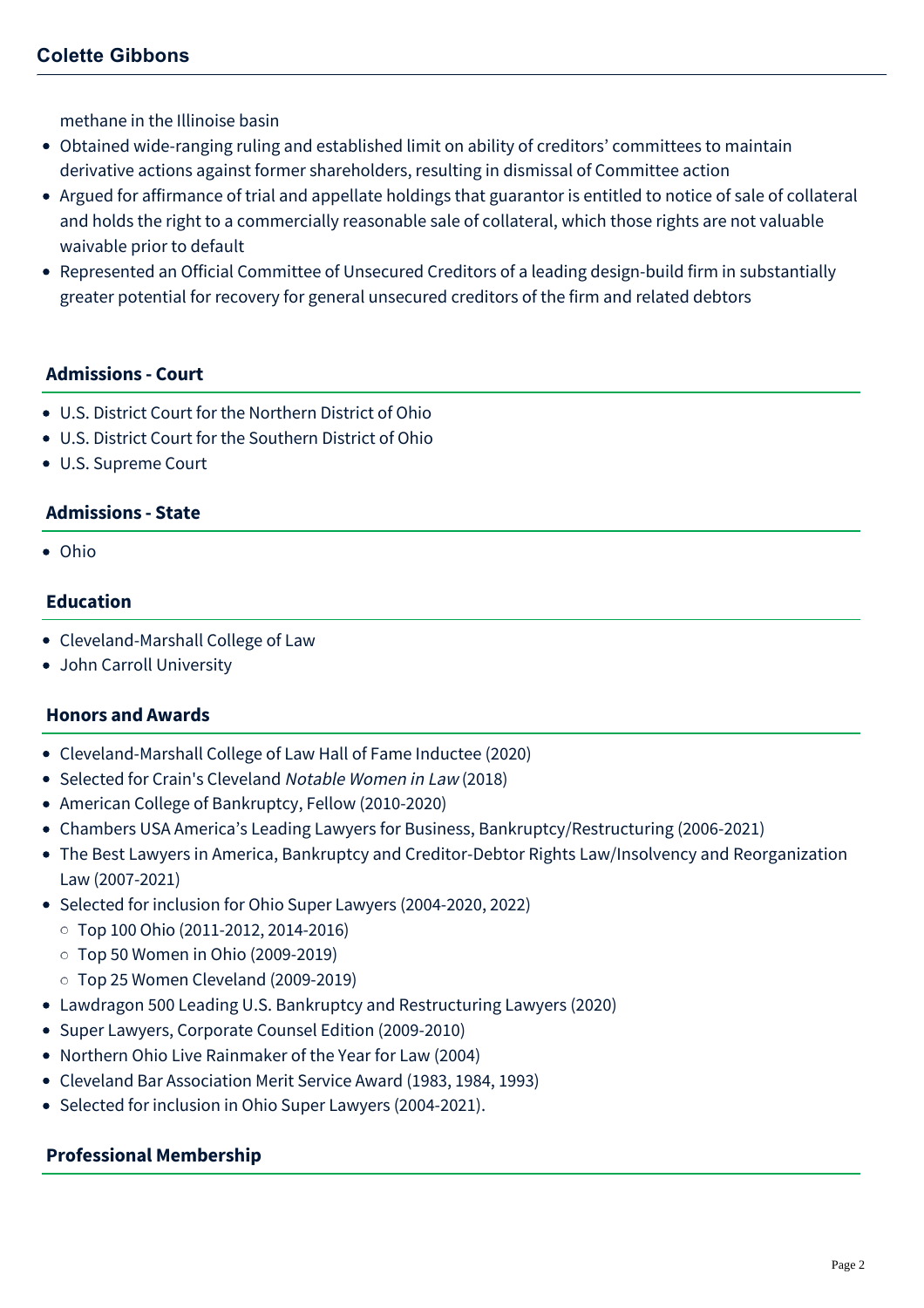- American College of Bankruptcy Foundation, Board of Directors
- U.S. District Court for the Northern District of Ohio
	- o Screening Committee for Selection of magistrates
	- Advisory Committee
	- Alternative Dispute Resolution Federal Court Panel (2021-2023)
- Cleveland Metropolitan Bar Association
	- Nominating Committee, Chair (2010)
	- Nominating Committee (2008-2009)
- o Professional Ethics Committee and Governance Committee, Former Chair
- Cleveland Bar Foundation, Board Member (2002-2006), (2012-2016)
- Eighth Judicial Conference of Ohio, Co-Chair (2003)

## **Public Service and Volunteerism**

- Cleveland-Marshall College of Law, Law Visiting Member; The Fund for Excellence, Co-Chair (2011-2012)
- West Side Catholic Center, Board Member (2009-2014), Secretary (2001-2008), President (2013)
- Seeds of Literacy, Board Member (2015-2020)
- John Carroll University, National Steering Committee and Alumni Board of Trustees
- Seeds of Literacy, Vice Chair; Board Member (2014-present)
- Legal Aid Case Volunteer
- Greater Cleveland Sports Commission (in connection with NCAA Women's Final Four), Title IX Committee, Co-Chair (March 2007)

#### **Alerts**

[R-E-L-I-E-F for small business debtors: CARES Act and SBRA](https://mcdonaldhopkins.com/Insights/April-2020/Relief-for-small-business-debtors-CARES-Act-and-SB)

## **Blog Posts**

- [2020-2021 Pandemic: An opportunity to rethink priorities and models in the restaurant business for owners](https://mcdonaldhopkins.com/Insights/December-2021/An-Opportunity-to-Rethink-Priorities-and-Models-in) and employees
- [Virtual kitchen industry has opportunities for behemoths and startups](https://mcdonaldhopkins.com/Insights/July-2021/Virtual-kitchen-industry-has-opportunities-for-beh)
- [The Biden Administration and its impact on franchising in 2021](https://mcdonaldhopkins.com/Insights/February-2021/The-Biden-Administration-and-its-impact-on-franchi)
- [Ghost Kitchens: Are they here to stay?](https://mcdonaldhopkins.com/Insights/December-2020/Ghost-Kitchens-Are-They-Here-to-Stay)
- [Small Business Reorganization Act improves reorganization prospects for small business](https://mcdonaldhopkins.com/Insights/June-2020-(1)/Small-Business-Reorganization-Act-improves-reorgan)
- [CARES Act amends Bankruptcy Code to raise debt limit on subchapter V cases](https://mcdonaldhopkins.com/Insights/March-2020/CARES-Act-amends-bankruptcy-code-to-raise-debt-lim)
- [Merchant cash advances: Making good decisions in unprecedented times](https://mcdonaldhopkins.com/Insights/March-2020/Merchant-cash-advances-Making-good-decisions-in-un)
- [Ohio's Habitual Offenders Program can have devastating effects for businesses that fail to comply with](https://mcdonaldhopkins.com/Insights/September-2019/Habitual-Offenders-Program-can-have-devastating-ef) sales tax filing and payment requirements

#### **News**

- [McDonald Hopkins recognized in Chambers USA 2022 rankings](https://mcdonaldhopkins.com/Insights/June-2022/McDonald-Hopkins-recognized-in-Chambers-USA-2022)
- [McDonald Hopkins attorneys selected to 2022 Ohio Super Lawyers and Rising Stars Lists](https://mcdonaldhopkins.com/Insights/December-2021/McDonald-Hopkins-Ohio-Super-Lawyers)